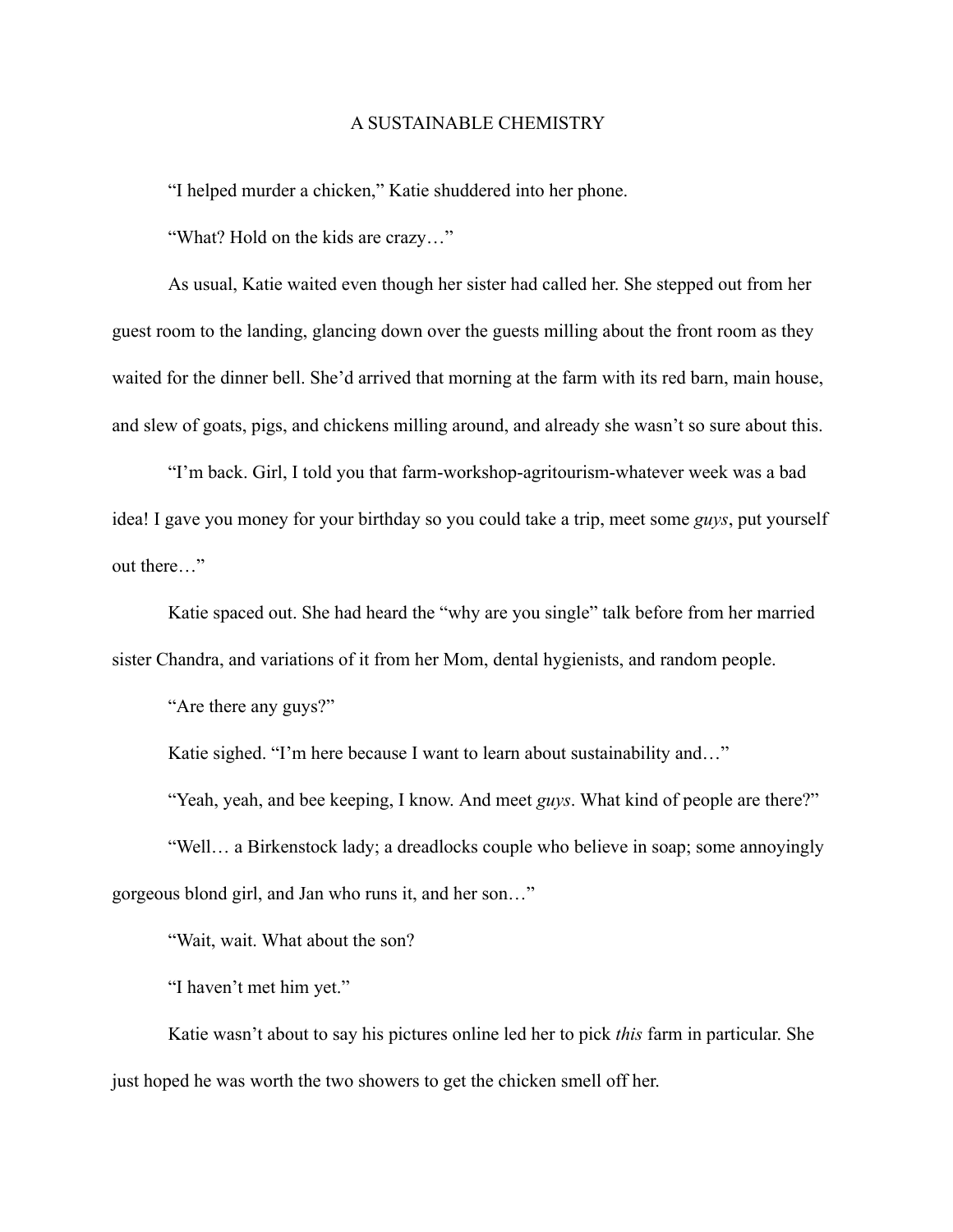"Well, any other potentials?"

She scanned the crowd lingering over a nerdy guy on the couch who tapped his knee in nervous patterns.

"Well… not really."

"Just remember, not all guys are like Carl…"

Katie sighed. "I gotta go, it's dinner."

The chicken breast stared back at Katie from her plate. Why was her first chore

"processing" chickens for dinner? Everyone else at the long table ate and chatted about their easy afternoon jobs. No sign of Jan's son, whom she secretly named Hunky Farmer. Feeling nauseous,

Katie reached for the wine. The nerdy guy next to her noticed and passed it along.

She glanced up. "Thanks."

"Sure, y'know it's France's favorite economy wine." He tapped the label.

Katie poured some. "So, you like Weezer?"

He looked confused. "Yeah… How'd you know?"

She nodded toward his shirt.

"Oh, yeah. Right… I'm William. You like them?"

"I'm Katie. Yeah, y'know, I liked 'The Sweater Song' but the new stuff …"

Then boom, there he was - Hunky Farmer - every bit as dreamy in real life as on the web. Katie's inside's flipped.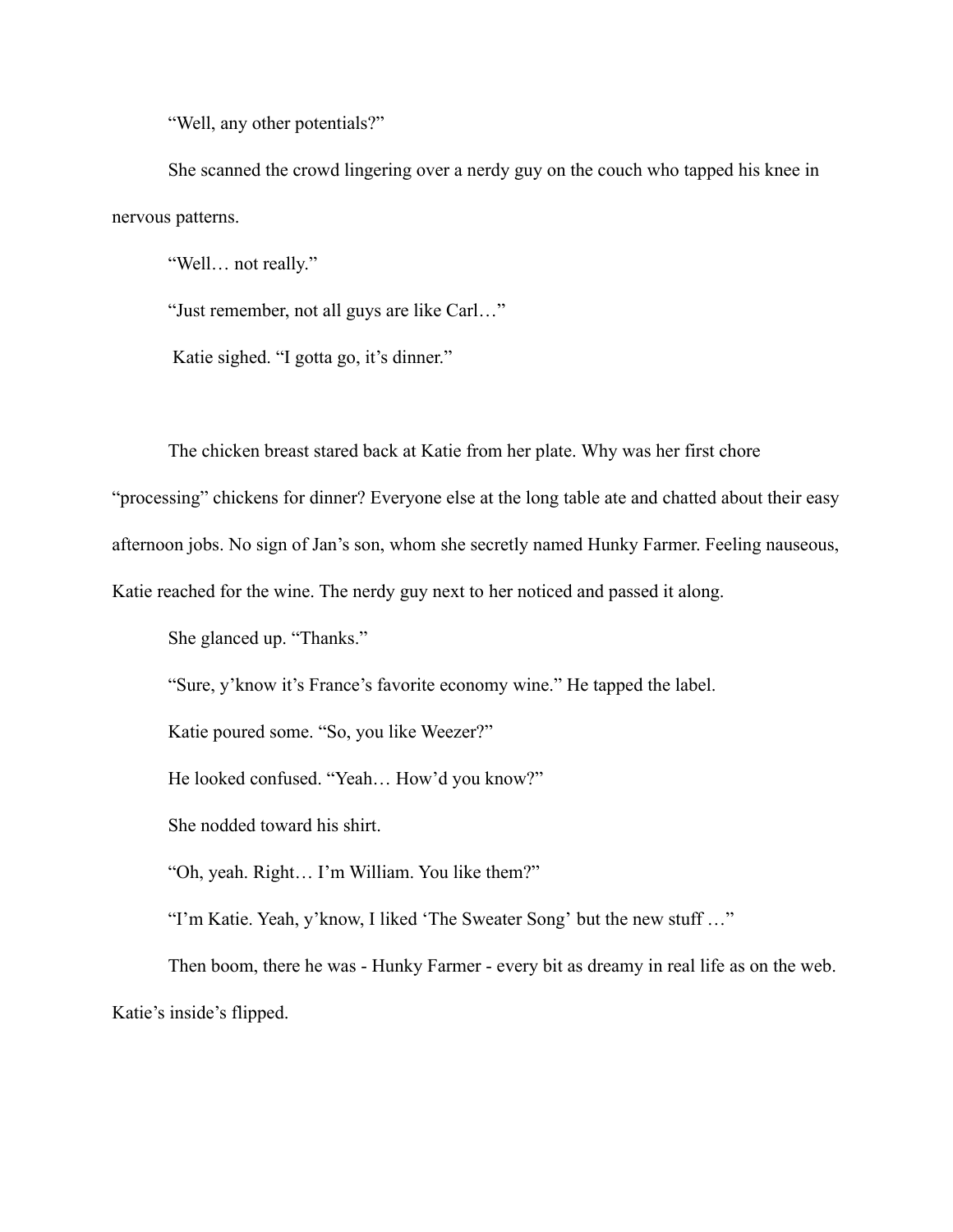"Sorry I'm late," said the fresh-faced guy in flannel and jeans. He strode past, then pulled out a chair down the table; his hair still wet from his shower. A trail of scent followed him that Katie could only describe as spicy attraction.

He smiled at the blond with silky hair which deflated Katie's excitement. The West Virginia humidity had turned her curly hair into an impression of a brown sheep dog. And why had she not brought gel!

Hunky Farmer served his food with gusto not waiting to dig in.

Jan stood at the head of the table. "Everyone, I'd like to officially welcome you to Heritage Farm. Hopefully you will come away enriched and a convert to organic farming."

There was a murmur of approval, except from William.

"And a special treat! Our sow, Carnita, is in early labor. She may deliver tomorrow."

Another murmur of delight.

"And this is my son, Matthew, just back from the fields," Jan added as she sat.

Matthew wiped his mouth and gave a little nod, meeting eyes with Katie for a moment. Katie wanted to stare at him until the cows came home, and yet, she also had an immense desire to hide under the table if her hair would fit. She tried to eat some arugula greens in a honey vinaigrette as William droned on about his research and the Blue album.

After the dinner plates were cleared, Matthew came over, leaning between her and William, passing out crème brulee to everyone. He set hers down last and lingered.

"Thanks," Katie said, barely finding her breath or the guts to look at him.

"Sure thing," he said smiling.

Katie pictured herself pushing back his brown hair, being enfolded into his flannel chest.